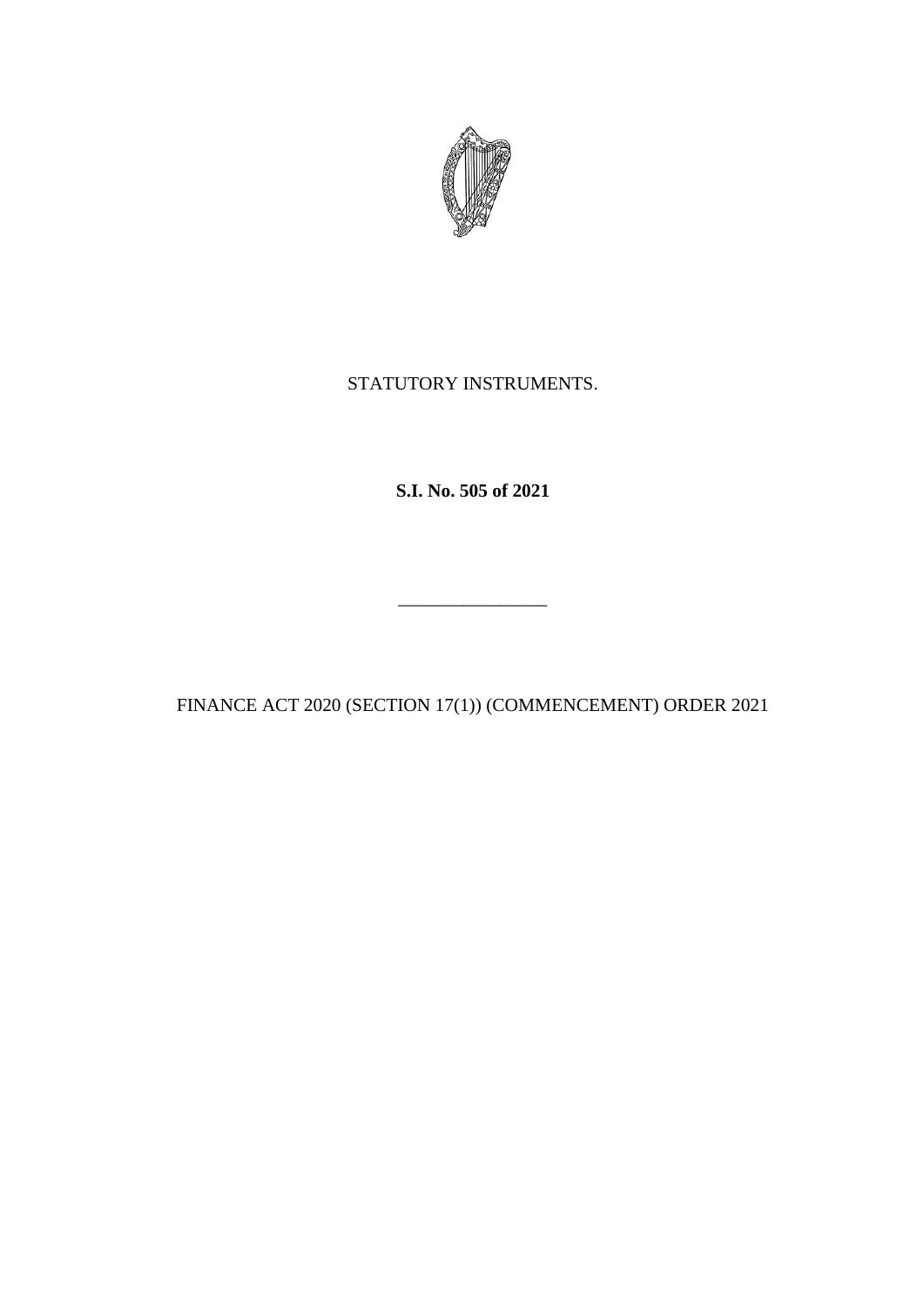## S.I. No. 505 of 2021

## FINANCE ACT 2020 (SECTION 17(1)) (COMMENCEMENT) ORDER 2021

I, PASCHAL DONOHOE, Minister for Finance, in exercise of the powers conferred on me by section 17(2) of the Finance Act 2020 (No. 26 of 2020), hereby order as follows:

1. This Order may be cited as the Finance Act 2020 (Section 17(1)) (Commencement) Order 2021.

2. The  $1<sup>st</sup>$  day of October 2021 is appointed as the day on which section 17(1) of the Finance Act 2020 (No. 26 of 2020) shall come into operation.



GIVEN under my Official Seal, 30 September, 2021.

PASCHAL DONOHOE, Minister for Finance.